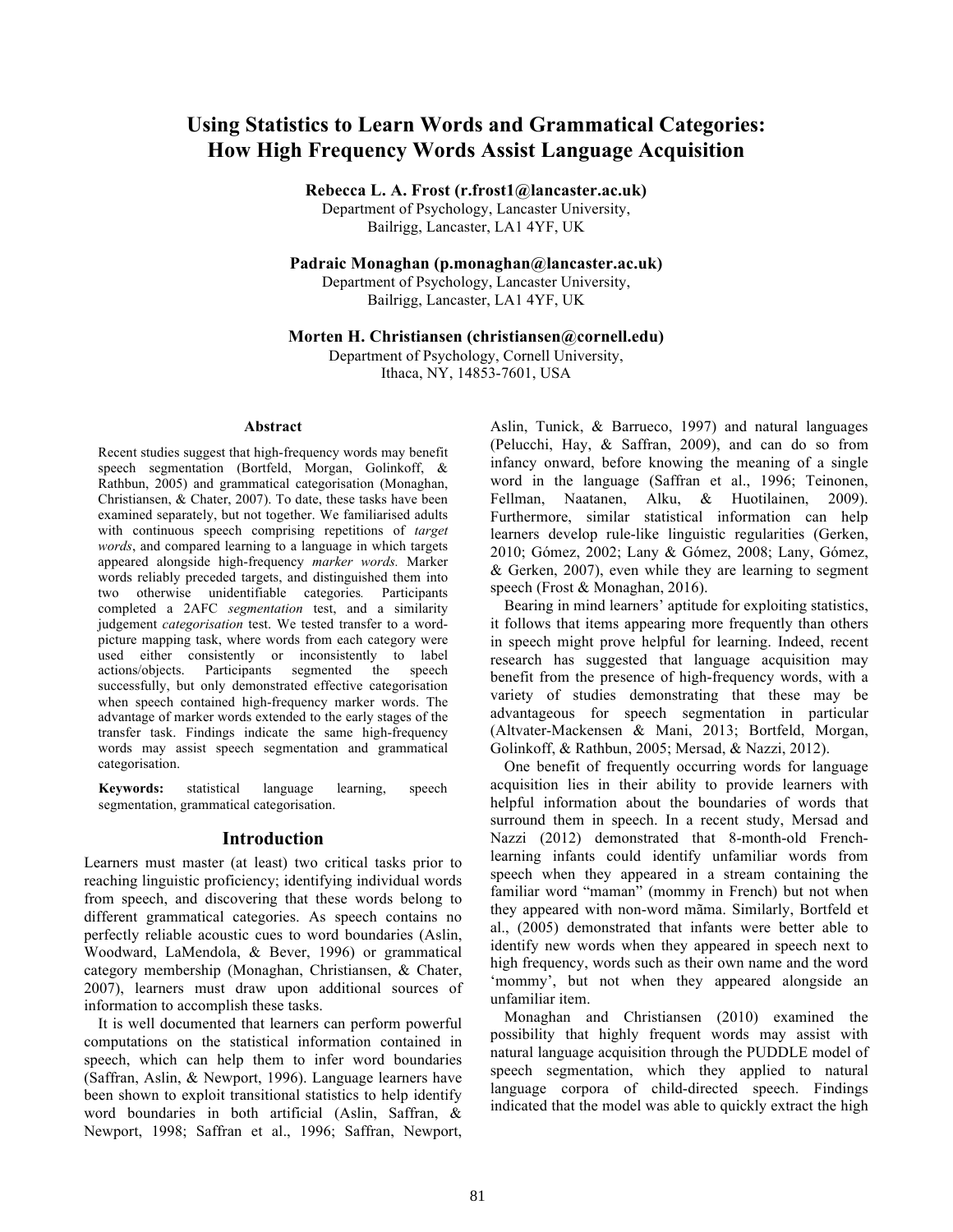frequency words in the speech input, which were then used for accurately segmenting the rest of the speech.

We can consider how this might work in practise by taking the sentence *youeatthecheeseyetyoudrinkthewine*. A learner hearing this sentence could recognise high frequency words *you* and *the,* and use these to discern information about the words that surround them in speech. Specifically, in this instance recognising the word *you* would help the learner to identify the way in which the preceding (yet) and succeeding (eat, drink) words end and begin, respectively.

In addition to helping with speech segmentation, highly frequent words may also help inform the formation of grammatical categories (Valian & Coulson, 1988): in the example given above, high frequency word *you* reliably precedes verbs, while *the* reliably precedes nouns, providing valuable information about the word's grammatical role as well as its identity. Interestingly Monaghan and Christiansen (2010) noted that there was substantial overlap between words that were useful for segmentation, and words that were useful for identifying grammatical categories in previous studies of child-directed speech (Monaghan, Christiansen, & Chater, 2007).

In the present study, we examined the way that the same high frequency words affected both of these tasks at the same time. Specifically, we tested whether presence of high frequency words helps learners to identify words that appear alongside them in speech (speech segmentation), and we examined the way that learners used the same high frequency words to learn that words belong to different categories (categorisation). In a subsequent test, we assessed the extent to which learners' pre-existing category knowledge affected their ability to use the language in a word picture mapping task that required them to use the language in a way that was either consistent or inconsistent with their training. We hypothesised that high frequency marker words would assist with speech segmentation, while also constraining the language by contributing to formation of grammatical categories. Further, we varied the ratio of marker words to category words in the study to determine whether variation in the marker words was helpful (Onnis, Monaghan, Christiansen, & Chater, 2004) or an impediment (Valian & Coulson, 1988) to learning.

# **Method**

### **Participants**

The experiment was completed by 72 adults (18 males, 54 females), all of whom were students at Lancaster University, with a mean age of 20.39 years (range  $= 18-48$ ) years). All participants were native-English-speakers, with no known history of auditory, speech, or language disorder. Participants were paid £3.50, or received course credit.

#### **Design**

The experiment used a between subjects design, with three conditions of training type which varied the number of marker words per category from 0 to 2; *Marker0*, *Marker1,* 

and *Marker2*. Participants were randomly allocated to one of these conditions, with 24 participants receiving each type of training.

# **Materials**

# **Stimuli**

Speech stimuli were created using the Festival speech synthesiser (Black, Taylor, & Caley, 1990). The language contained 20 monosyllabic items (*no, ro, fo, to, li, gi, ni, ka, ma, sa, za, fe, te, re, de, ve, mu, zu, pu, bu*), which were combined pseudo-randomly to create eight bisyllabic *target words* (e.g., *samu, noli, nifo, fede, tero, buza, kato, mave),*  and four monosyllabic *marker words (*e.g., *fo, pu, gi, re*), which preceded items in speech. Phonemes used for target and marker words contained both plosive and continuant sounds. There was no repetition of vowel sounds within target words. Each target word lasted approximately 500ms, and each marker word lasted approximately 250ms.

The eight target words were arbitrarily split into two equal categories (*A* and *B,* with four words in each). Category membership was denoted only by the cooccurrence with marker words in speech: in Marker1, one marker word reliably preceded words from each category; in Marker2, two words reliably preceded words from each category (so, in Marker2 markers appeared alongside targets half as often as in Marker1). Marker words preceded category words to reflect use of function words in English, though we acknowledge that information marking grammatical category membership can also occur after word stems. The speech stream for Marker0 contained target words only, so participants in this condition received no information regarding category membership, therefore we did not expect them to demonstrate such knowledge at test.

Eight transitions between words were omitted from the Marker0 condition (e.g., word4 never succeeded word1), and these omitted transitions were later used for the segmentation test stimuli. This was to ensure that all nonwords had not occurred during training in any language condition.

To control for possible preferences for certain syllables in certain positions, and preferences for particular dependencies between syllables not due to the statistical structure of the sequences, six versions of the language were generated by randomly assigning syllables to positions within words and marker words (Onnis, Monaghan, Richmond & Chater, 2005). These were counterbalanced across each of the three conditions.

# **Training**

A continuous stream of synthetic speech was created using the Festival speech synthesiser (Black et al., 1990) by concatenating target words and marker words (see Table 1). For Marker0, the speech stream comprised target words only, and lasted approximately 280 seconds. For Marker1, the speech stream comprised target words plus two marker words, and for Marker2, speech comprised target words plus four marker words. Streams for Marker1 and Marker2 both lasted approximately 420 seconds. The marker words for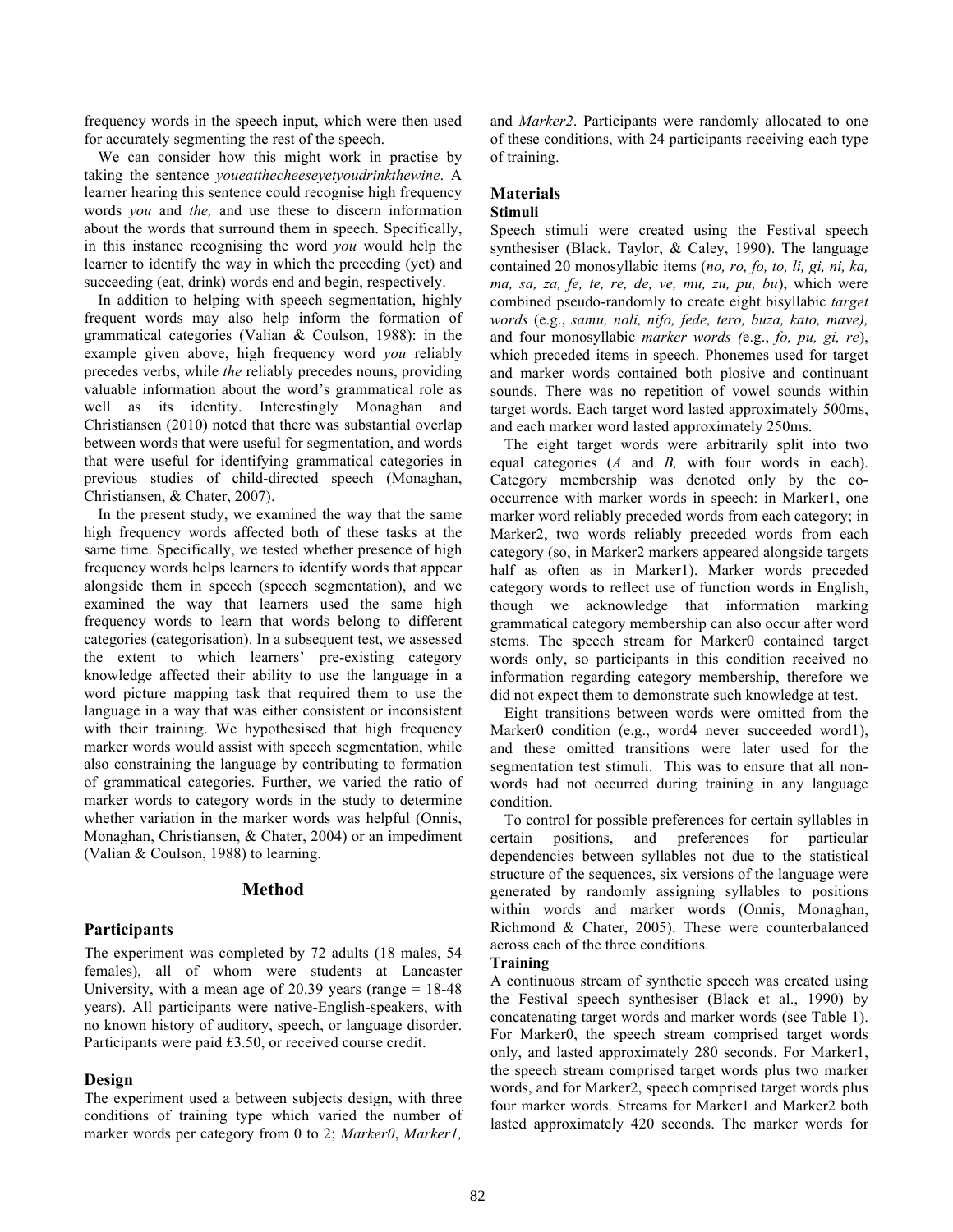each of these conditions were used equally in the speech stream in all instances.

Table 1: Example Speech Streams for Each Condition

|                     | Speech                                  |
|---------------------|-----------------------------------------|
| Marker0             | buza-noli-samu-tero-kapu                |
| Marker1             | ni-buza-zu-noli-zu-samu-ni-tero-zu-kapu |
| Marker <sub>2</sub> | fo-buza-zu-noli-ma-samu-ni-tero-zu-kapu |

For all conditions, speech was continuous, with no pauses within or between words. Speech streams had a 5 second fade in and out so that the onset and offset of speech could not be used as a cue to the language structure. Target words were each presented 150 times in all streams, with no immediate repetition.

# **Segmentation test**

To test segmentation, we created a two-alternative forcedchoice task to examine participants' preferences for words versus non-words (see Saffran et al., 1996 for a similar use of words and non-words). Non-words were bisyllabic items that comprised the last syllable of one target word and the first syllable of another. Non-words did not occur during the training stream, as certain syllable combinations were prevented from occurring: for Marker0, they were formed from the omitted word transitions, and for Marker1 and Marker2, non-words did not occur because a marker word intervened. Selecting a word over a non-word on this task would indicate that participants had successfully identified target words in the speech stream.

Eight test pairs were constructed by matching each target word with a corresponding non-word (e.g. /samu/ vs. mu/no). Items in each test pair were separated by a 1s pause. Test pairs were each presented twice, giving 16 test items in total.

#### **Categorisation test**

To test categorisation, we created a similarity-judgement task that contained pairs of target words. Half of all test pairs contained items from the same category (as determined by the marker words that preceded them in speech), with six test pairs containing two A words, and six test pairs containing two B words. Twelve additional mixed test pairs were created (so, one A word and one B word), giving 24 test pairs in total.

### **Transfer of category knowledge test**

To test transfer, we created a word-picture mapping task which provided a grammatical category distinction onto which the distributionally defined category words could map (see Hay, Pelluchi, Graf Estes, & Saffran, 2011, for a similar experimental design testing transfer of segmented speech into a word meaning acquisition task). For this, we introduced eight images, each printed in black on a white background. Four of these images depicted an action, while the remaining four depicted objects. Each target word was paired with one of eight images, and participants were

required to learn these pairings. Critically, for half of participants, word-picture pairings were *consistent* with the distributionally-defined categories heard during training, such that all A words appeared with actions and all B words appeared with objects. For the remaining participants, pairings were *inconsistent*: two A words and two B words were paired with objects, and two A words and two B word were paired with actions (see Figure 1). Each version of the language contained a different set of pictures, which were selected at random from an array of 8 object and 8 action images taken from The Peabody Picture Vocabulary Test (Dunn & Dunn, 1997).

In all conditions the order of trials on each test was randomised, and correct responses appeared an equal number of times in each position within pairs/arrays.



Figure 1. Consistent versus inconsistent word-picture mappings.

# **Procedure**

Before hearing the familiarisation stream, participants were instructed to pay attention to the language and think about possible words it may contain. Participants were tested immediately after training. All participants received the tasks in the same order: participants completed the segmentation test first, followed by the categorisation test, then the transfer of category knowledge test. Tasks were programmed using EPrime 2.0, with instructions appearing onscreen before each task began.

During the segmentation test, participants were instructed to listen to each test pair then select which item best matched the language they had just heard, responding "1" for the first or "2" for the second sequence on a computer keyboard.

For the categorisation test, participants were instructed to listen to each test pair, then rate how similar the role of the items was in the familiarisation stream. Participants were required to respond on a computer keyboard using a 6-point Likert-scale, with 1 being extremely different, and 6 being very similar. If participants have formed categories based on the co-occurrence of target words and markers, then pairs of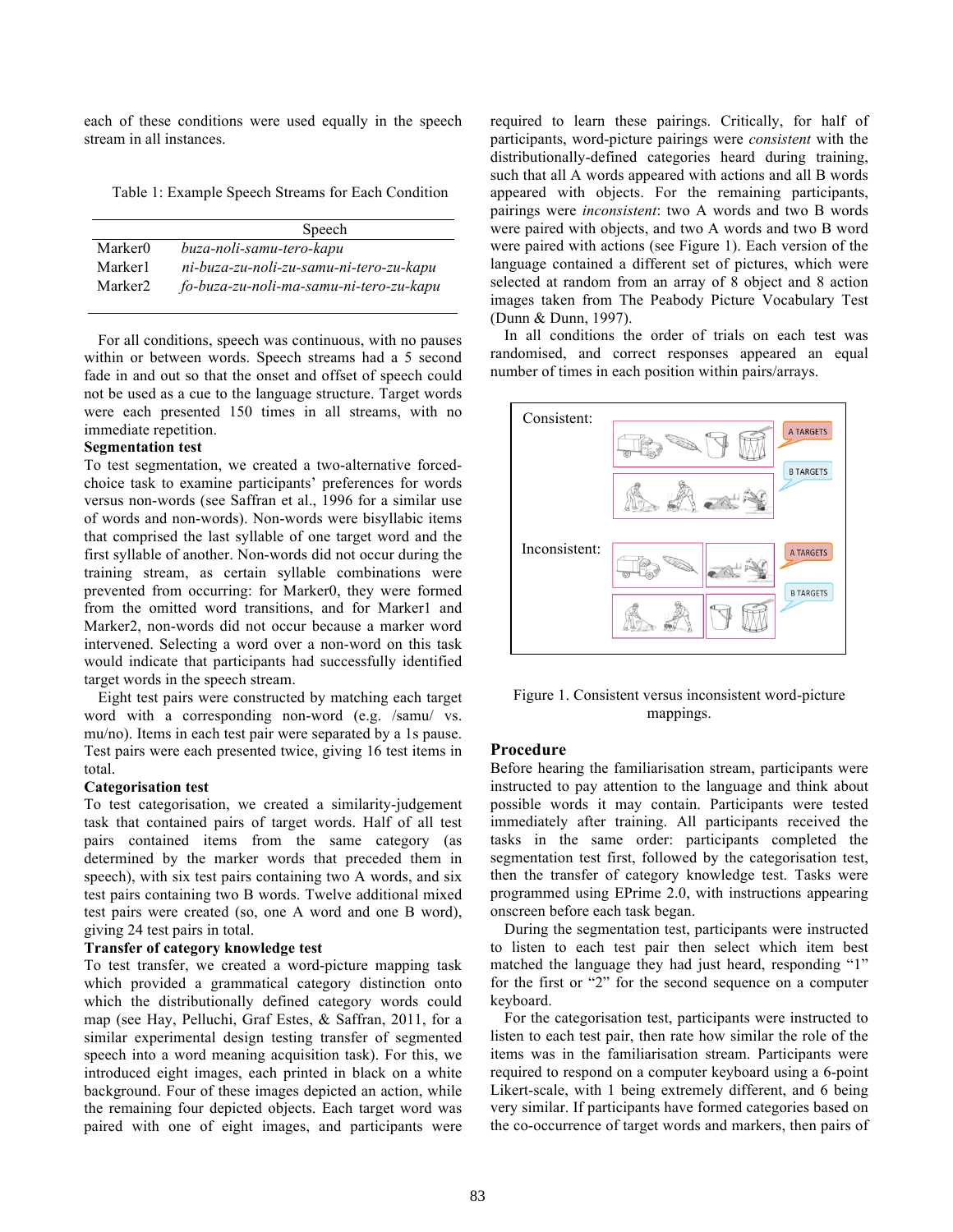items taken from the same category should receive higher similarity ratings than mixed pairs.

For the transfer of category knowledge task, participants heard a target word and saw its corresponding image onscreen for 2 seconds, presented in randomised order. After all eight word-picture pairs were presented, participants heard each target word in isolation and had to select the corresponding image from an array containing all 8 images, responding via keypress, with a number between 1 and 8. This exposure-test sequence was then repeated 3 additional times (so 4 times total). If prior category knowledge was influencing performance on this task, then participants should find it easier to use words from each of the categories consistently (i.e., all A words labelling objects) than inconsistently (i.e. some A words labelling objects, but some A words labelling actions). Thus, an effect involving consistency on this task would indicate transfer.

All speech was presented at a comfortable volume, through closed-cup headphones.

#### **Results**

#### **Segmentation**

One-sample t-tests were performed on the proportion of correct choices for the segmentation test to compare performance to chance. Performance was significantly above chance for Marker0 ( $M = .613$ ,  $SE = .053$ ,  $t(23) =$ 2.098,  $p = .047$ ), for Marker1 ( $M = .68$ ,  $SE = .034$ ,  $t(23) =$ 5.571 *p* < .001), and also for Marker2 *(M* = .66, *SE* = .023, *t*  $(23) = 6.788$ ,  $p < .001$ ) conditions, indicating that all participants were able to extract individual words from the speech stream (see Figure 2).



Figure 2: Mean segmentation scores (proportion correct), with standard error. Asterisks indicate above chance performance.

An ANOVA with condition and language version was performed on the segmentation data, with language version included to control for variation across the randomised assignments of phonemes to syllables (this factor was not further analysed in the results). There was no significant effect of condition,  $F(2, 54) = 1.032$ ,  $p = .363$ , with participants in all conditions performing at a statistically similar level.

#### **Categorisation**

A repeated-measures ANOVA was performed on data from the categorisation test, with test-pair type (same or different category), condition (Marker0, Marker1, Marker2), and language version as factors. There was no significant effect of test-pair type,  $F(1, 54) = .968$ ,  $p = .330$ , and there was no significant effect of condition,  $F(2, 54) = 1.327$ ,  $p = .274$ . However, there was a significant interaction between testpair type and condition,  $\overline{F}(2, 54) = 3.316$ ,  $p = .044$ ,  $\eta_p^2 =$ .109), which was led by performance in the Marker1 group, who demonstrated a significant difference between ratings for test pairs containing items from the same (*M* = 3.882, *SE* = .179) versus different categories (*M* = 3.656, *SE* = .170, *t*  $(23) = 2.085, p = .048$ .

There was no significant difference between ratings for test-pairs containing items of the same  $(M = 3.451, SE =$ .118) versus different (*M* = 3.556, *SE* = .108) categories for the Marker2 condition (*t* (23) = 1.969, *p* = .061). There was no significant difference between ratings for Marker0 (same:  $M = 3.559$ ,  $SE = .12$ ; different:  $M = 3.525$ ,  $SE =$ .125,  $t(23) = .339$ ,  $p = .737$ ), which was as expected due to the fact that there were no cues to category membership in this condition (see Figure 3).



Figure 3: Mean similarity ratings, with standard error. Asterisks indicate significant difference.

#### **Transfer of category knowledge**

One-sample t-tests were performed on word-picture mapping data, collapsed across testing time, to compare performance to chance (taken as 12.5%, in accordance with the number of options available per trial). Performance was significantly above chance for Marker0 ( $M = .73$  *SE* = .035, *t* (23) = 17.392, *p* < .001), for Marker1 (*M* = .69. *SE* = .039,  $t(23) = 14.505$ ,  $p < .001$ ), and for Marker2 *(M = .68, SE = .68, SE = .68, SE = .68, SE = .68, SE = .68, SE = .68, SE = .68, SE = .68, SE = .68, SE = .68, SE = .68, SE = .68, SE = .68, SE = .68, SE = .68, SE = .68, SE = .*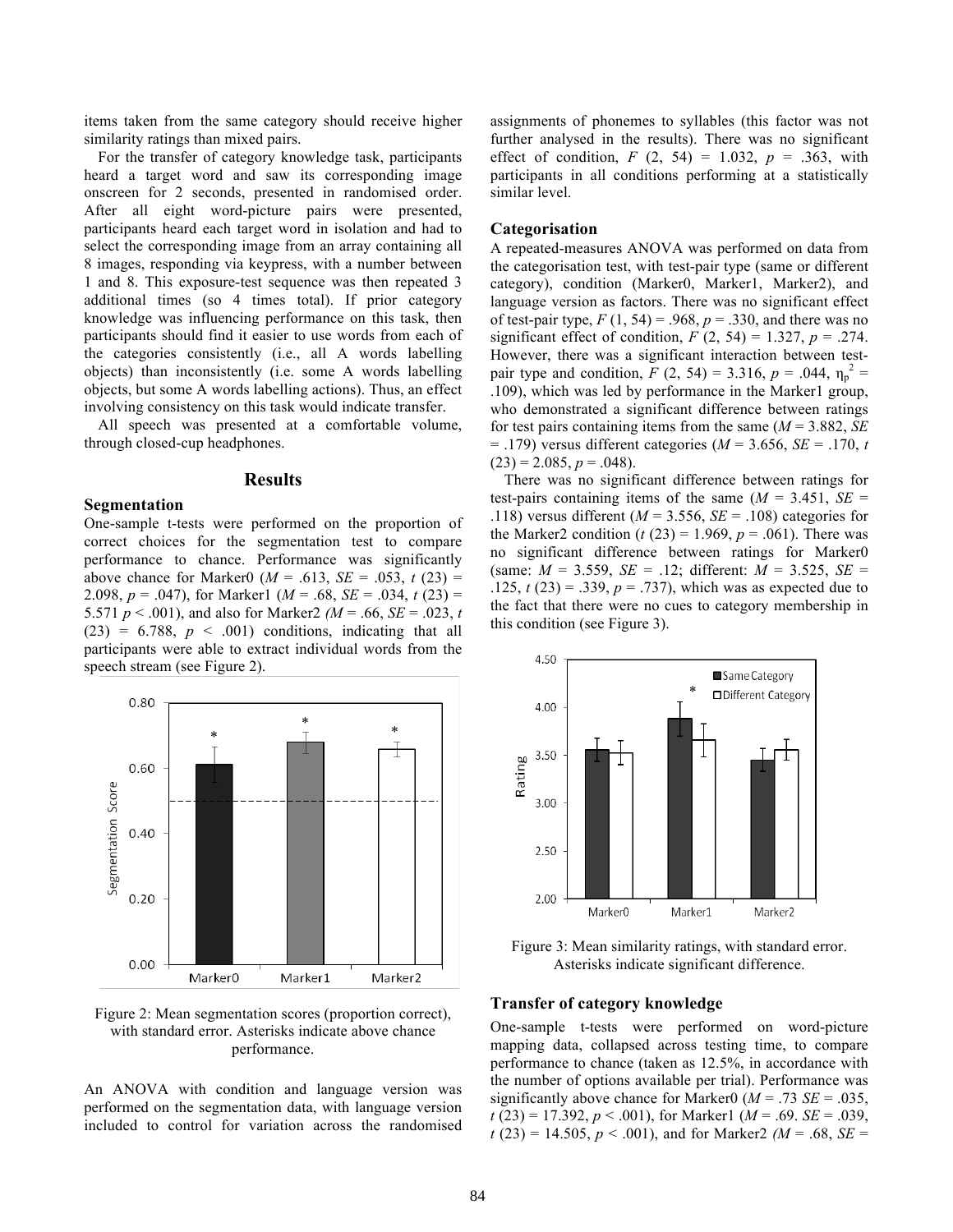.045, *t* (23) = 12.470, *p* < .001), indicating that all participants were able to learn the word-picture mappings.

A repeated-measures ANOVA was performed, with condition (Marker0, Marker1, Marker2), consistency (consistent, inconsistent), test time (test1, test2, test3, test4), and language version as factors. There was a significant effect of test time,  $F(3, 108) = 86.266$ ,  $p < .001$ ,  $\eta_p^2 = .706$ , with participants improving steadily across testing phases. There was no significant effect of condition  $(F < 1)$ , and there was no significant interaction between test time and cue condition  $(F \leq 1)$ . There was no significant effect of consistency  $(F < 1)$ , and there was no significant interaction between consistency and condition,  $F(2, 36) = 1.890$ ,  $p =$ .166.

A univariate ANOVA was performed on the data for the first test to examine whether participants' immediate responses were influenced by their training. There was no significant effect of condition, and there was no significant effect of consistency (both  $F < 1$ ), but the interaction between these two variables approached significance, *F* (2, 36) = 2.554,  $p = .092$ ,  $\eta_p^2 = .124$  (see Figure 4), indicating that prior knowledge about grammatical categories may have influenced early performance. Trends in the means indicate that this interaction was driven by better performance for participants receiving consistent compared with inconsistent labeling in Marker1,  $t(22) = 1.661$ ,  $p =$ .111, and better performance for participants receiving inconsistent compared with consistent labeling in Marker2, *t*  $(22) = -1.460$ ,  $p = .158$ , however these differences were not significant.



Figure 4: Mean word-picture mapping scores at Test1 (proportion correct), with standard error.

# **Discussion**

This study aimed to investigate the possibility that high frequency words in speech may assist segmentation, while also simultaneously informing grammatical categorisation (Monaghan & Christiansen, 2010; Monaghan et al., 2007).

Data from the segmentation task indicate that all participants were able to identify target words in the speech, regardless of whether that speech contained bisyllabic target words only, or target words plus monosyllabic marker words. This is especially noteworthy given the complexity of speech in the Marker1 and Marker2 conditions. These findings document a rare demonstration of adults' ability to use statistical information to segment continuous speech that contains words of varying length (see Johnson & Tyler, 2010). That participants were able to segment around the high frequency marker words supports the possibility that learners were able to use these as anchors for segmentation (Altvater-Mackensen & Mani, 2013; Mersad, & Nazzi, 2012; Monaghan & Christiansen, 2010), although in this instance they did not significantly boost segmentation compared to a stream containing just targets. Perhaps increasing pre-exposure frequency to these marker words would result in better performance (see, e.g., Bortfeld et al., 2010, for benefit of prior exposure).

Critically, only participants in the Marker1 condition showed evidence of using the marker words to help form grammatical categories, demonstrated by their giving of higher similarity ratings for targets that came from the same grammatical category, and lower similarity ratings for items that came from different grammatical categories (as denoted by the marker words that preceded these targets in speech). These findings indicate the possibility that the same high frequency words that may assist with segmentation could also inform the formation of grammatical categories – providing crucial behavioral support to the claims of prior research (Monaghan & Christiansen, 2010; Monaghan et al., 2007).

While it was not expected that the Marker0 group would differentiate between the A and B categories due to the absence of category cues in this condition, the results of Marker2 demonstrated that too many high frequency words may be an impediment to learning. One potential reason for this is that due to the increased variability in Marker2: marker words and target words appeared alongside each other half as often in Marker2 than Marker1 speech – thus, it is possible that the category distinction may emerge with more training. However, Valian and Coulson's (1988) studies suggest that a high-ratio between marker words and category words is required to result in effective categorisation of an artificial language, consistent with our results. Representing the differentiation in frequency for function words and content words that is present in natural language is not possible in a small artificial language, but the Marker0 condition is the closest approximation to this of all the three conditions.

Results from the word-picture mapping task illustrate that the prior knowledge of grammatical categories for seen Marker1 participants may have influenced performance in the initial stage of the transfer test; demonstrated by greater performance for participants receiving consistent, compared with inconsistent, mappings. However, these effects are subtle and dissipate after further exposure to the word